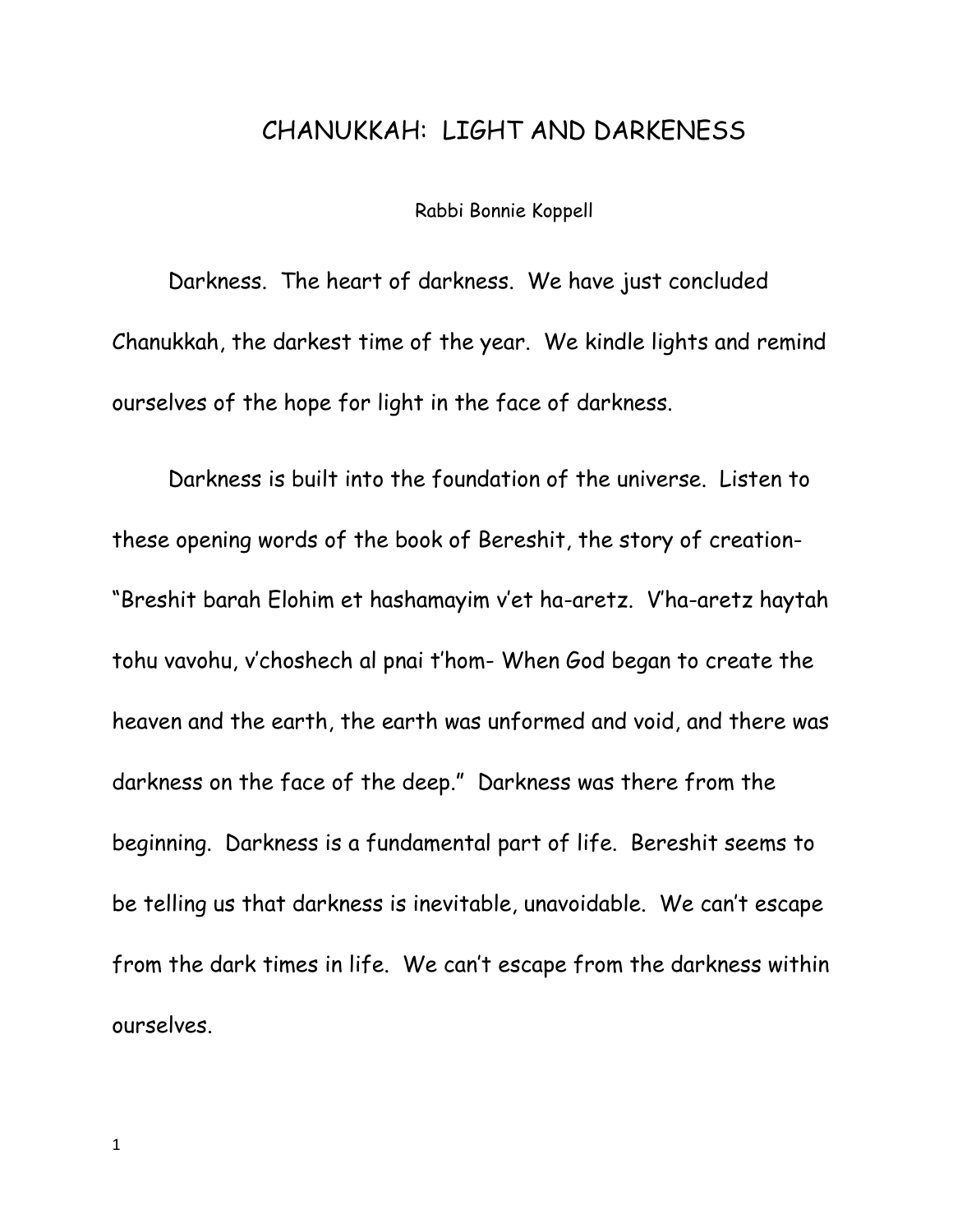And then- "Vayomer Elohim- y'hee or; vay'hee or!- and God said, Let there be light- and there was light!" Light is not there from the beginning, but God creates light as the very first aspect of creation. We, who are made in the divine image, can- must!- create light. Clearly, the world is incomplete without light, and we as individuals need to bring light into our lives and into the world. We read in Proverbs 20:27, "Ner Adonai nishmat adam- our soul is the candle, the light of God." When we connect on the deepest soul level, we allow our inner light to shine.

Shabbat begins with lighting lights. However dark our week has been, we light the Shabbat candles. We speak of "making Shabbas," we recognize that Shabbat does not just happen without effort. We acquire special foods and we make time to be with family and community. We reflect on our week and we let it go. We slow down. We breathe. We rest. These things do not come easily to us.